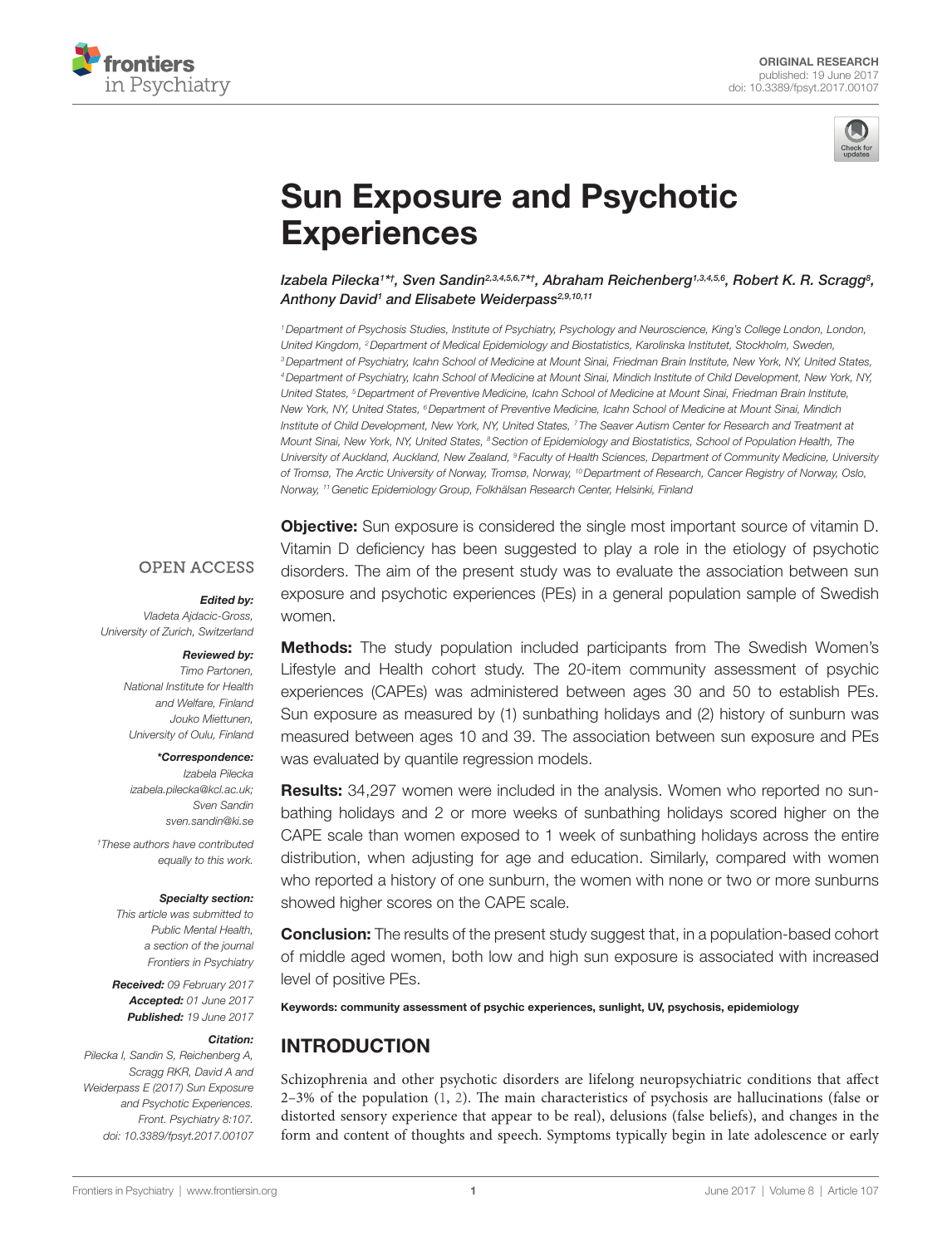adulthood. Schizophrenia has frequently been associated with abnormalities in the dopaminergic system [\(3\)](#page-6-2).

Vitamin D is an essential nutrient that plays an important role in many biochemical functions that contribute to aging, including bone renewal, cell proliferation, hormone balance, and cardiovascular and glucose metabolism [\(4\)](#page-7-0). Of particular interest is accumulating evidence for the role of vitamin D in the brain ([5](#page-7-1), [6\)](#page-7-2). Animal studies have shown that deficiency of prenatal vitamin D is associated with persistent changes in adult brain structure, neurochemistry, and behavior ([5,](#page-7-1) [7](#page-7-3)). Evidence now links low vitamin D levels with reduced cognitive performance ([8](#page-7-4)), increased risk for cancer, diabetes, cardiovascular disease, and premature death ([9](#page-7-5), [10\)](#page-7-6).

The main source of vitamin D for humans is from its dermal synthesis by exposure to sunlight ([11,](#page-7-7) [12](#page-7-8)), which provides up to 90% in the form of vitamin D3 (cholecalciferol) with the remainder coming from food in the form of vitamin D3 or vitamin D2 (ergocalciferol) ([6](#page-7-2), [9](#page-7-5), [13,](#page-7-9) [14](#page-7-10)).

In order to convert 7-dehydrocholesterol to pre-vitamin D3, the skin is penetrated by solar ultraviolet B radiation (wavelength between 290 and 315 nm), which then is isomerized by heat to vitamin D3 before being carried, bound to vitamin D-binding protein, to the liver where it is converted into the main metabolite 25-hydroxyvitamin D3. Intoxication by production of excess amounts of vitamin D3 is not caused by prolonged sun exposure. Too much UV radiation from the sun does not produce excess amounts of vitamin D3 ([15\)](#page-7-11). Moreover, it has been argued that prolonged exposure can break down vitamin D, reducing health benefits and increasing risk of skin cancer ([13\)](#page-7-9). Therefore, it has been suggested that moderate sun exposure is equally effective as high sun exposure for previtamin D production [\(1,](#page-6-0) [5\)](#page-7-1).

Murri et al. reviewed seven studies on vitamin D and psychosis and concluded that individuals with psychosis showed lower vitamin D levels than healthy controls [\(16](#page-7-12)), and a comprehensive meta-analysis of observation studies suggested a strong relationship between vitamin D deficiency and schizophrenia ([17\)](#page-7-13) Vitamin D has been found to modulate dopamine neurotransmission [\(5\)](#page-7-1), and several studies reported an association between early life vitamin D deficiency and later psychotic disorder. Vitamin D deficiency around birth has been associated with increased risk for later schizophrenia in a Danish population-based study ([18\)](#page-7-14). McGrath and colleagues reported that "both low and high concentrations of neonatal vitamin D were associated with increased risk of schizophrenia." Similarly, absence of supplementation with vitamin D before the age of one was found to be associated with later schizophrenia in males ([19\)](#page-7-15). However, other studies have failed to find a statistically significant association [\(20](#page-7-16)[–22](#page-7-17)). While there are many studies reporting the association between vitamin D levels in the blood samples ([18,](#page-7-14) [19\)](#page-7-15), there is still a lack of studies on sun exposure, the main source of vitamin D in most countries. Only one study has reported on the relationship between sunlight exposure and schizophrenia incidence, but found no association. This study was limited in power and did not measure sun exposure at the individual level but instead used average sun exposure for a larger geographic area [\(23\)](#page-7-18). Thus, the association between vitamin D, sun exposure, and psychosis remains debated. Previous research suggests that subclinical psychotic experiences

(PEs) might be on a continuum with psychotic disorders. PEs are present in 5–15% of individuals from the general population [\(1,](#page-6-0) [24\)](#page-7-19) and share risk factors with psychotic disorders, including social adversity (e.g., low socioeconomic status (SES), urbanicity) [\(24\)](#page-7-19) and cognitive impairment [\(25](#page-7-20)). Imaging studies have also revealed pathophysiological overlaps between psychotic disorders and subclinical psychosis ([26–](#page-7-21)[28](#page-7-22)). Moreover, reporting PEs in early life is found to be related to increased risk of later psychotic disorders. PEs have also been associated with several other mental health disorders such as, anxiety, depression, substance misuse, suicide risk, and self-harm ([24,](#page-7-19) [29](#page-7-23)[–32](#page-7-24)).

Because PEs are common and associated with a range of adverse health outcomes [\(1,](#page-6-0) [24](#page-7-19)), it is important to study them. Moreover, since individuals with PEs generally do not receive antipsychotic medications, potential confounding by medication is avoided.

Given the limited research, the aim of this study is to investigate the association between adult life sun exposure (as a proxy for vitamin D status) and later PEs. Using a large, prospective, population-based, cohort study, we tested the hypothesis that sun exposure behaviors are associated with PEs.

# MATERIALS AND METHODS

The study population originates from The Swedish Women's Lifestyle and Health cohort. The cohort has been described in detail elsewhere ([33](#page-7-25)). Briefly, the cohort included women aged 29–49 years residing in the Uppsala Health Care Region in Sweden during 1991 and 1992, of 96,000 randomly selected from four age groups (30–34, 35–39, 40–44, and 45–49 years) and invited to participate. A total of 49,261 women (52%) returned a completed questionnaire, which included demographic data and information on sun exposure behavior in different periods of life.

In 2002/2003, a follow-up study was initiated, and women who had responded to the 1991/1992 questionnaire were alive and living in Sweden in October 2002 were contacted. Since 1991/1992, 688 women were deceased and 491 women had emigrated. 47,859 women were invited to participate. 34,415 women (72%) returned the questionnaire, which included PEs using the Community Assessment of Psychic Experiences (CAPE) scale. The Swedish Data Inspection Board and the regional Ethical Committee approved the study (**[Figure 1](#page-2-0)**).

## Psychotic Experiences

The CAPE (<http://www.cape42.homestead.com>) was used to measure PEs, which is an amended version of the Peters et al.'s Delusions Inventory based on the ninth edition of the Present State Examination ([34\)](#page-7-26). Our version of the CAPE questionnaire contained 20 questions on psychotic-like symptoms, including only the positive symptoms. The full 42-item CAPE consists of three subscales; positive, depressive, and negative symptoms and shows satisfactory reliability in addition to construct and discriminant validity [\(35](#page-7-27), [36\)](#page-7-28). The 20-item positive scale strongly predicts future psychosis [\(37\)](#page-7-29). The questions are styled in a "Do you ever feel/think" fashion. The frequency score is measured on a 4-point scale from "never  $(1)$ ," "sometimes  $(2)$ ," and "often  $(3)$ " to "nearly always (4)." The CAPE is a stable, valid, and reliable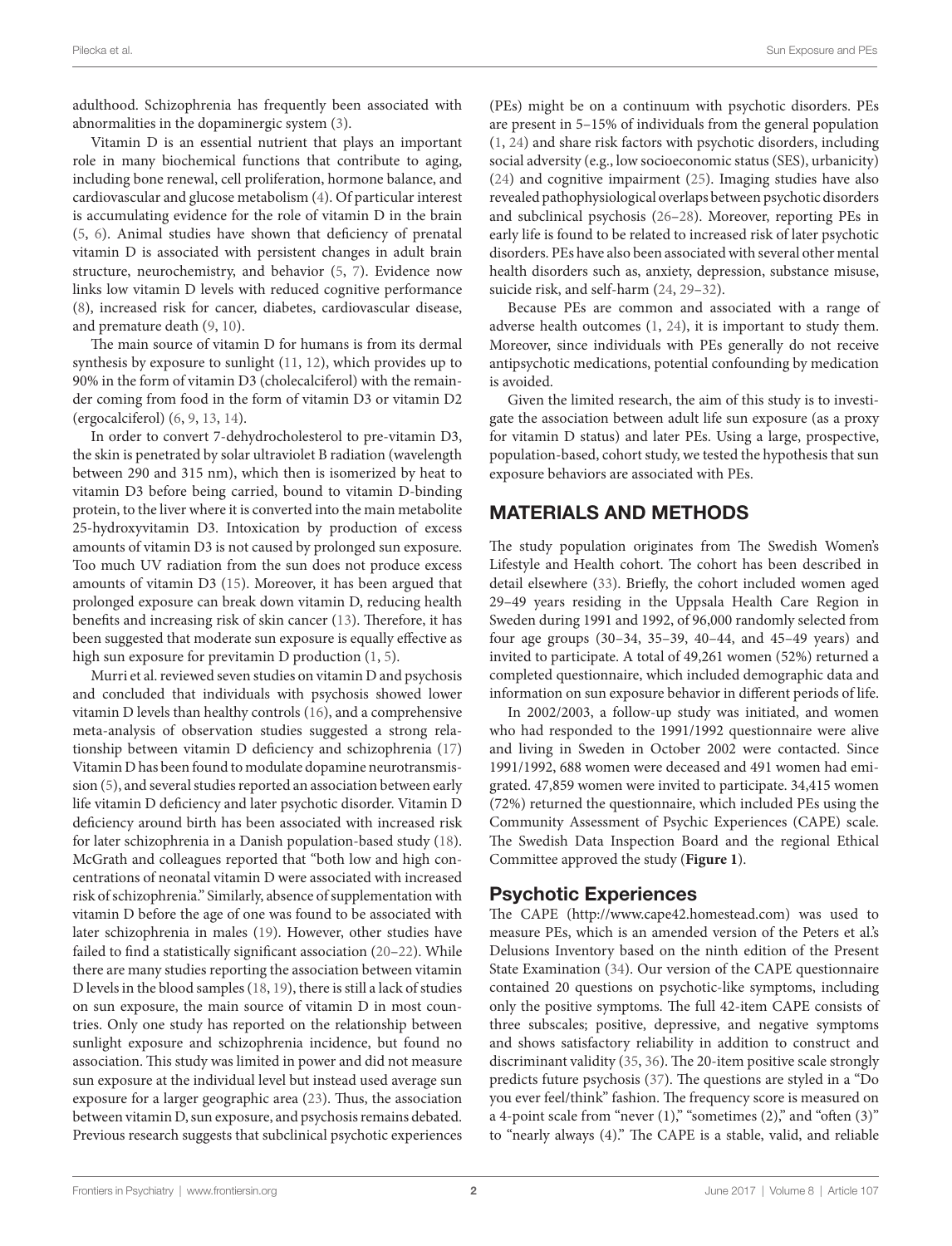

<span id="page-2-0"></span>self-report instrument for the measurement of psychotic-like experiences in the general population based on cross-validation with interview-based data ([38\)](#page-7-30). The degree of distress associated with the experience was not included in the current study. The questions were translated from English into Swedish and backtranslated to increase fidelity to the original scale.

The properties of the CAPE scale as applied to the current study has been examined previously ([39\)](#page-7-31), and the reliability was recently examined with other studies in a large meta-analysis ([40\)](#page-7-32). The Cronbach alpha ([41\)](#page-7-33) was estimated to 0.81 (0.86 standardized). Many epidemiological studies chose to group or categorize data. As a main outcome variable in this study, we calculated the mean CAPE score across all 20 items where only women with non-missing data were included.

#### Sun Exposure

Sun exposure was measured at baseline by the following two variables.

#### History of Sunburn

For each 10-year period (10–19, 20–29, and 30–39 years of age), the participants were asked to report the number of times per year they had been burned by the sun (in Sweden or on beach holiday abroad) so severely that it resulted in pain or blisters that subsequently peeled by choosing from among five categories: never, one time per year, two or three times per year, four or five times per year, or six or more times per year.

#### Sunbathing Holidays

Participants reported the average number of weeks per year spent on sunbathing vacations in Sweden or in southern latitudes (typically southern Europe, e.g., Spain or Greece) for each 10-year age period by choosing from among five categories: never, 1, 2–3, 4–6, or 7 weeks/year. For each category of sun exposure history, we combined exposure across the three decades: 10–19, 20–29, and 30–39 years of age, where the last category was considered only for women aged 30 or older at cohort entry. Thus, we created three categories for each sun exposure variable: sunbathing holidays (never; 1 week/year;  $\geq 2$  weeks/year) and history of sunburn (none; 1 time;  $\geq$  2 times). This choice of categorization follows earlier studies from this cohort ([42,](#page-7-34) [43](#page-7-35)).

#### **Confounders**

Lifestyle factors controlling access to sunbathing vacation and awareness of sun-protection as well as psychosis risk can be assumed depending on SES and age. For this reason, we considered years spent in education and attained age (in years) as possible confounders in all our analyses. SES can be measured as univariate measure of educational attainment. It has been suggested that for those older than 25 years, which is the case in our cohort, educational attainment is a good proxy measure of SES [\(44\)](#page-7-36). Evidence suggests that educational attainment after age 25 is rather constant, which means that individuals pursuing higher degrees after age 25 are usually considered as high achievers. Additionally, educational attainment is rather easy to measure and questions related to educational level are answered with higher frequency and honesty compared to income related questions. For the purpose of this study and based on available data, we measured educational attainment by years spent in education.

## Statistical Analysis

We calculated summary statistics to compare women with different levels of sun exposure. We summarized the CAPE scale by plotting side-by-side bar segmented bar charts. We included 1 bar for each of the 20 items of the CAPE scale. Each bar is further sub-divided in segments, one segment for each level of the item, where the size of each segment in the figure is proportional to the number of women with this response.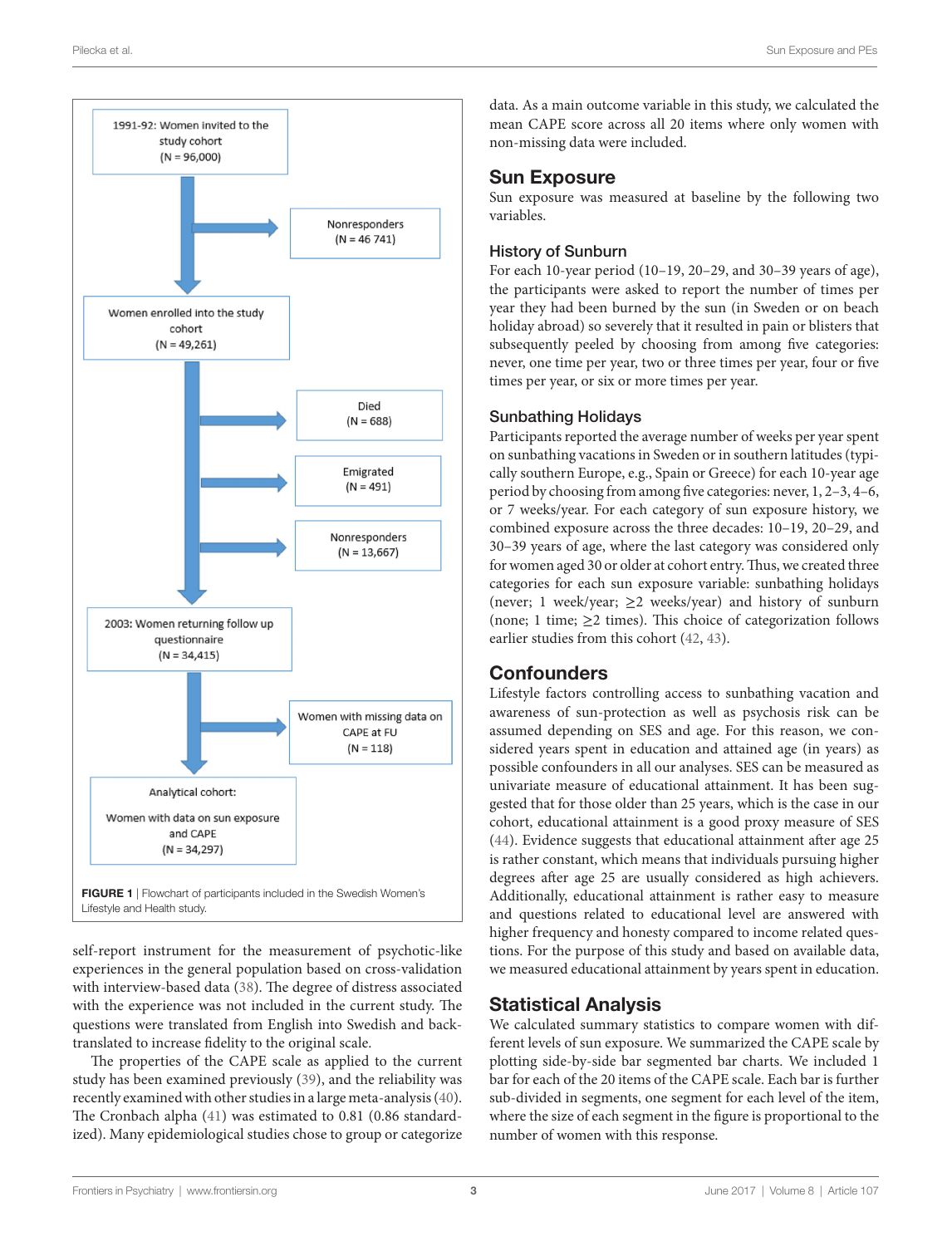To test for an association, and estimate the change in the CAPE scale between different levels of sun-exposure (high and none vs intermediate exposure), we fitted quantile regression ([45\)](#page-7-37). Whereas a *t*-test or a linear regression can test for a change in the mean between different groups of exposures, quantile regression allows a comparison at points across the entire distribution, e.g., if the 75th or 90th percentile differ, not only a change in the mean. Similarly to estimating a change in mean CAPE, we estimated the change in median CAPE. More specifically, we estimated changes at the 10th, 20th, … 90th CAPE percentiles. (As a comment, 10 percent of the data will be found below the 10th percentile, 20 percent below the 20th percentile, etc., and the 50th percentile is usually referred to as the median.) We plotted the difference between exposure groups at each 10th CAPE percentile allowing a visual comparison between women subject to different levels of sun exposure. We fitted quantile regression for each of the two sun-exposure covariates, sunbathing holidays, and history of sunburns, separately. All models also included the potential confounders, years in education, and age at cohort entry.

There are several advantages to using quantile regression when comparing two exposure groups. First, using quantile regression allows us to compare not only the mean but the entire CAPE distribution. We hypothesized that a change in sun exposure would primarily be seen in the right side of the CAPE distribution, which is where the women with most PEs are to be found. Second, quantile regression is a technique robust against single gross outliers and do not rely on assumptions of the data following a specific data distribution such as the Gaussian or the binomial.

For both sun exposure variables, the intermediate and most common sun exposure (1 week or 1 time, respectively) were chosen as the reference category. For each sun-exposure variable and each 10th percentile comparing two levels of sun exposure (high vs intermediate and none vs intermediate), we calculated the difference in 10th percentiles together with the two-sided 95% confidence intervals using bootstrap [\(46](#page-8-0)).

We also performed a set of sensitivity analyses. First, we explored the exposure in different ages of life by refitting the models described above, but for sun exposure during ages 10–19 (adolescence period) and ages 20–29, separately (adulthood period). Second, of the 49,259 women in the cohort 1991/92, 34,402 (70%) women returned for the follow-up in 2004 when PE was measured. Missing values and dropouts due to a mechanism acting as a confounder between sun exposure and PE and a not missing at random could potentially bias the results [\(47\)](#page-8-1). We did not find any logical reason why this should be the case. Still, in a sensitivity analysis, we addressed this potential problem by first comparing the covariate distribution among the women entering the cohort 1991 with the women returning for the follow-up. Inverse probability weighting is one of several methods that can reduce this bias ([48](#page-8-2)). In this method, complete cases are weighted by the inverse of their probability of being a complete case. We applied this method. Statistical analyses were performed using the SAS version 9.4. All tests of statistical hypotheses were done on the two-sided 5% level of significance.

## RESULTS

The population consisted of 34,297 women who reported data on the CAPE questionnaire at follow-up stage of the study in 2003. There were 1,252 women with missing values on sun exposure and on the confounder (years in education). When filling in the follow-up questionnaire, the mean age of women was  $40.4$ ,  $SD = 5.7$ . The average number of years in education was 12.4 years SD = 3.0 (**[Table 1](#page-3-0)**).

# Distribution of CAPE Scores among the Swedish Women

The distribution of the 20 items defining the PEs is presented in **[Figure 2](#page-4-0)**. The mean response scores for each item of the CAPE scale is presented in Table S2 in Supplementary Material. In the entire population, the distribution of CAPE scores was mildly skewed; the mean (SD) for all subjects was 1.19 (0.19). In an ideal population entirely free of psychotic symptoms, each of the 20 items in the CAPE scale should have the weight 1:20. Items related to "Messages from TV," "Witchcraft, voodoo, or the occult," and "Odd appearance" had average of 1.1–1.3; "Being important," "Being special," and "Double meaning" an average of 1.3 and 1.5 while items "Telepathy" and "False appearance" had an population average of 1.6 and 1.7 (**[Figure 2](#page-4-0)**; Table S1 in Supplementary Material).

### History of Sunburns and CAPE Scores

Compared with women who reported a history of one sunburn, the women with "None" or  $\geq$ 2 sunburn showed higher scores on the CAPE scale with more women in the right part of the distribution, which is where the women with the most PEs are found (**[Figure 3](#page-5-0)**, top panel). The PEs median (50th percentile), 80th percentile, and 90th percentile difference for  $\geq$ 2 sunburn vs 1 sunburn was estimated to 0.01 (95% CI: 0.002–0.012), 0.02 (95% CI: 0.016–0.030), and 0.03 (95% CI: 0.019–0.037), respectively. The PEs for women reporting one sunburn vs none were higher and statistically significant at 80th and 90th percentile only and was estimated to 0.02 (95% CI: 0.009–0.037), 0.04 (95%

<span id="page-3-0"></span>

| Sun exposure variable | Cohort number                                                                          | Age mean | <b>Education®</b> |
|-----------------------|----------------------------------------------------------------------------------------|----------|-------------------|
|                       | <b>TABLE 1</b>   Cohort characteristics by levels of sun exposure at ages 10–39 years. |          |                   |

| Sun exposure variable                                                | Cohort, number<br>of women | Age mean<br>(SD) | <b>Education</b> <sup>a</sup><br>mean (SD) |
|----------------------------------------------------------------------|----------------------------|------------------|--------------------------------------------|
| Annual cumulative number<br>of weeks spent on<br>sunbathing holidays | 34.297                     |                  |                                            |
| Never                                                                | 3.913                      | 41.7(5.7)        | 11.7(3.3)                                  |
| 1 week                                                               | 10,126                     | 40.5(5.6)        | 12.4(3.0)                                  |
| >2 weeks                                                             | 19,706                     | 40(5.7)          | 12.6(2.9)                                  |
| History of sunburns                                                  | 34.297                     |                  |                                            |
| None                                                                 | 2,683                      | 41.8(5.8)        | 11.3(2.9)                                  |
| 1 time                                                               | 18,722                     | 40.7(5.7)        | 12.4(3.0)                                  |
| >2 times                                                             | 12,192                     | 39.5(5.7)        | 12.7(2.9)                                  |

*Missing values for sunbathing holidays N* = *552.*

*Missing values for sunburns N* = *16,261.*

*N, number of women.*

*a Average years spent in education.*

*SD, Standard deviation.*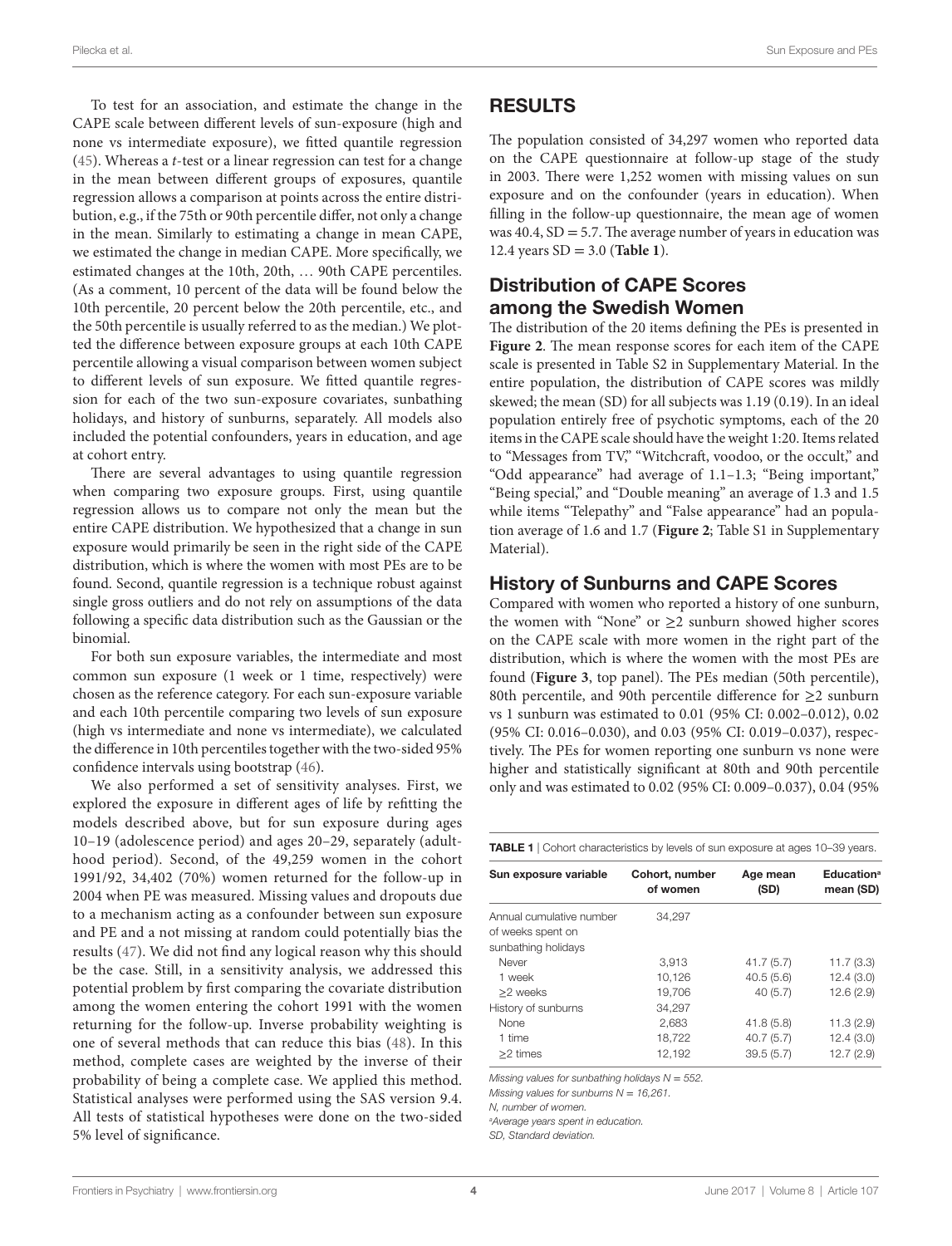

<span id="page-4-0"></span>CI: 0.022–0.056), respectively. Results for all 10th percentiles are presented in Table S2 in Supplementary Material.

# History of Sunbathing Holidays and CAPE Scores

Similarly, compared with women exposed to 1 week of sunbathing holidays, the women with none or  $\geq 2$  weeks showed higher scores on CAPE scale (**[Figure 3](#page-5-0)**, bottom panel). The results were statistically significant across the entire distribution of the CAPE scale. The PEs median (50th percentile), 80th percentile, and 90th percentile difference for  $\geq$  2 vs 1 week of sunbathing vacation was estimated to 0.003 (95% CI: 0.009–0.006), 0.02 (95% CI: 0.012–0.026), and 0.03 (95% CI: 0.020–0.038), respectively. The PEs median (50th percentile), 80th, and 90th percentile difference for "Never" vs "1 week" of sunbathing vacation was estimated to 0.03 (95% CI: 0.000–0.006), 0.02 (95% CI: 0.009–0.036), and 0.02 (95% CI: 0.007–0.041), respectively. Results for all 10th percentiles are presented in Table S3 in Supplementary Material.

# Sensitivity Analysis

The results were comparable when restricting the analyses to sun exposure at specific age periods; 10–19 years of age and 20–29 years of age (Figures S1 and S2 in Supplementary Material).

For the analysis using inverse probability weighting, we predicted probabilities of participating in the follow-up part of the study based on subject characteristics. After applying the weights to the quantile regression models, we concluded that the estimates did not differ from the original estimates (Figures S3 in Supplementary Material).

# **DISCUSSION**

In the Nordic countries, as elsewhere, sun exposure is by far the most important source of vitamin D. In a population-based cohort of over 30,000 women, we found an association between cumulative measures of sun exposure at ages 10–39 years and positive PEs later in life. We observed a U-shaped association where women with low sun exposure as well as women with high sun exposure reported more PEs compared to women with an intermediate level of sun exposure.

The U-shaped association is consistent with previous studies on vitamin D and health outcomes [\(18](#page-7-14)). The non-linear association presented in this study might suggest against a possible causal link. However, the link between sun exposure and health outcomes is often reported as non-linear with a balanced exposure showing higher effects [\(49](#page-8-3), [15\)](#page-7-11).

An earlier study by Hedelin et al. using the same cohort of women showed that vitamin D intake from the diet was statistically significantly associated with a decreased relative risk of both medium and high levels of psychotic symptoms [\(50\)](#page-8-4). The conflicting finding of the present study could possibly be attributed to any of the following: (1) different measures were used as proxies for vitamin D—the present study only considered the sun exposure variables (and not diet) as a main source for vitamin D levels [\(9,](#page-7-5) [13](#page-7-9), [14](#page-7-10)); (2) the focus of the present study was detailed assessment of the entire distribution of the CAPE scale whereas Hedelin et al. reported results for the categorized CAPE scale (low, middle, high level). We believe that this categorization of responses could exclude important information. Nevertheless, both studies using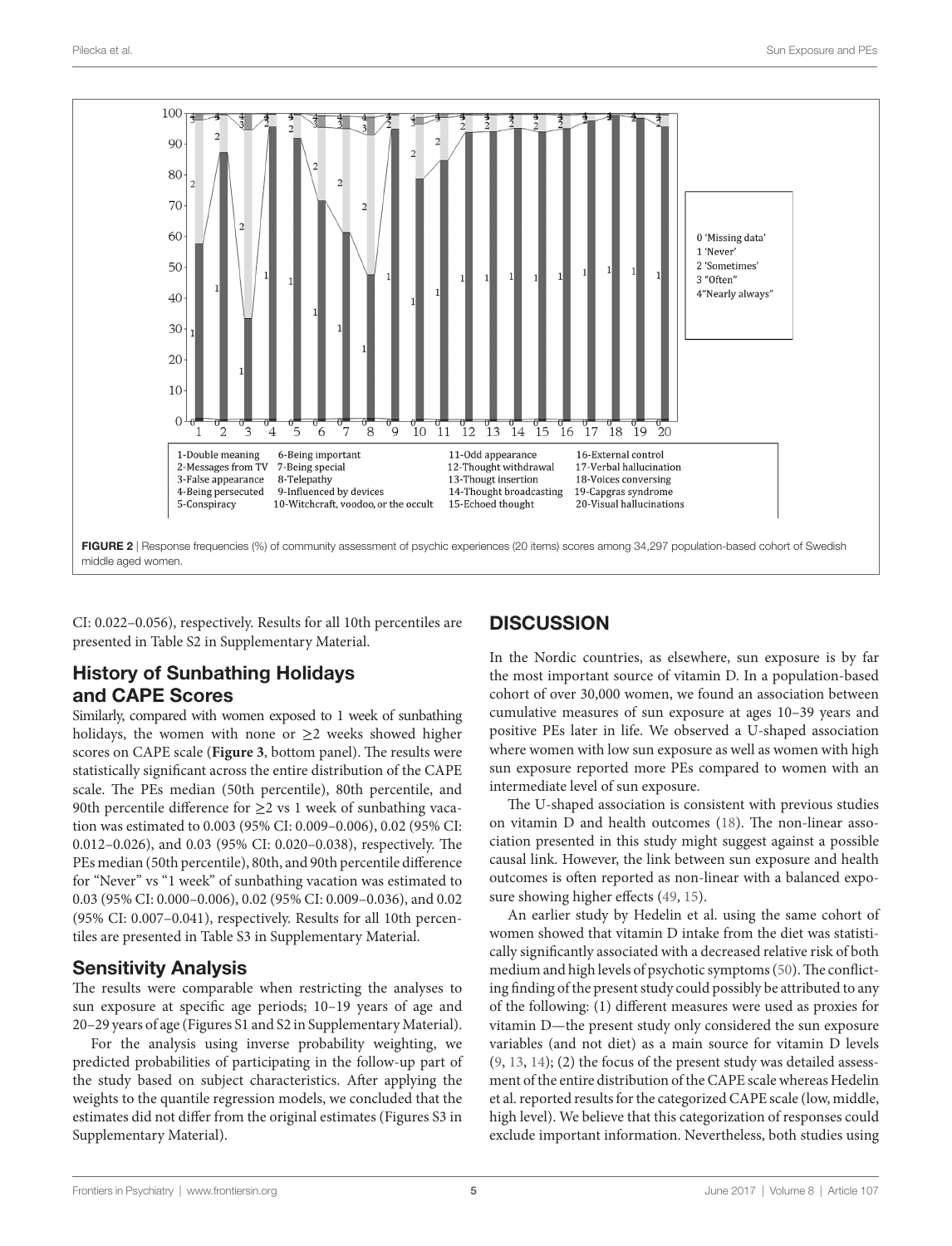

of psychic experiences.

the same cohort and the same underlying CAPE scale reported a positive association. One conclusion that can be drawn from our results is that an intermediate sun exposure could be protective for PEs. The study by Hedelin et al. showed a J-shaped association, with reduced risk for an intermediate intake of vitamin D (fish intake) ([13\)](#page-7-9).

Consequently, a major strength of our study is the assessment of sun exposure during different periods of life. The information on sun exposure habits was gathered at the start of the study, which minimizes the risk of reverse causality. Still, our study possibly includes non-differential (or random) measurement error since sun exposure information was collected retrospectively, which might attenuate the examined associations.

Another major strength of this study is use of an unselected, large, population-based cohort randomly drawn from the Swedish National Population Register and followed for over 10 years.

In the present study, we performed a quantile regression. This method allows for comparisons not only of mean values between

<span id="page-5-0"></span>two groups but also for group comparisons in the tails of a data distribution. This is often of interest for epidemiologists who may want to compare the point where the top 10% of the study participants are found rather than where the average degree of response is found. This method is important when calculating a non-linear risk factor ([45\)](#page-7-37).

Our study has several limitations. We had no biological data on vitamin D levels, which could have established a clear link to vitamin D, although it is well known that sun exposure is the most important determinant of vitamin D status ([9](#page-7-5), [13](#page-7-9)). Additionally, the assumption was made that sun exposure habits did not change over time and consequently, information from one assessment alone was used in the models. This is a common assumption in cohort studies and tends to underestimate risk. However, the questionnaire did take changes into consideration, as it asked about exposure in different decades.

The current study was based on multiple exposure factors (several sun exposure variables) as proxies for vitamin D level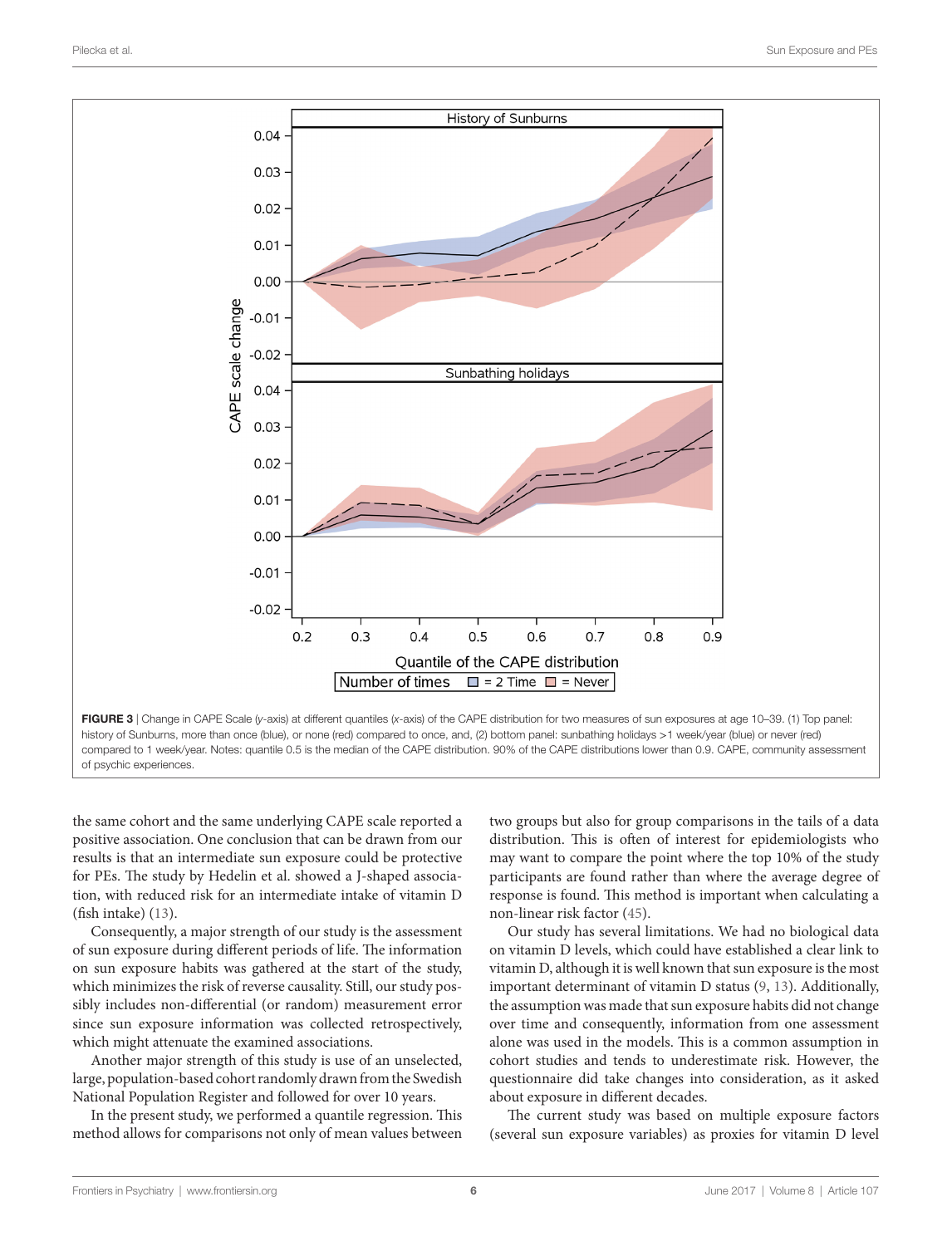and their relationship with PEs. The estimates were adjusted for confounding effects and each exposure variable was assessed independently. Still, our results should be interpreted cautiously. Even well-designed observational studies can be influenced by residual confounding. There may also be several unknown factors that we did not take into consideration in our study, which could influence PEs and be related to sun exposure. Another limitation is that there is only a small number of published studies reporting the association between questionnaires-based sun exposure and vitamin D. For example, Glanz et al. confirmed the validity of self-reports for UV radiation and a Norwegian study by Brustad et al. found that questionnaire-based reports of sun exposure was considered a strong predictor of vitamin D [\(51\)](#page-8-5). The same study further reported that "staying at more southern latitudes during the previous summer was also positively associated with vitamin D in the blood" ([51\)](#page-8-5) (sun exposure self-reports included in the present study consist of questions related to time spent on sunny holidays in Southern latitudes).

As suggested by The American Cancer Society, excessive sun exposure is considered as potential risk factor for the malignant melanoma. A previous study using the same cohort as ours linked sun exposure to malignant melanoma ([43\)](#page-7-35).

We did not have data on the full CAPE scale, but only the positive symptoms. Moreover, the degree of distress associated with PEs was not included in the current study, which could have allowed a more detailed analysis on items and dimensions. The CAPE scale of PEs has been reported to be correlated with general psychopathology measures, including depression. The association between the positive and the depressive dimension in CAPE, which we could not include for practical reasons, is fairly low when distress associated with positive symptoms is held constant  $(r = 0.25)$  [\(52](#page-8-6)). As a consequence, the dimension of positive symptoms is believed to be considered an independent dimension. Further, data on PEs were not measured at baseline therefore reverse causality could be a potential explanation of findings.

In terms of generalizability of the present study, males were not included and previous reports suggest a gender difference in the incidence of psychosis. However, in general population samples, PEs are found to be equally distributed among males and females ([34](#page-7-26), [53](#page-8-7)).

# **CONCLUSION**

Both low and high sun exposure is associated with increased levels of positive Psychotic experiences. Previous studies have reported associations between vitamin D and increased risk for health problems, such as schizophrenia, as well as clinical symptoms in patients with mental health problems. However, there is a lack of

## **REFERENCES**

<span id="page-6-0"></span>1. McGrath JJ, Saha S, Al-Hamzawi A, Alonso J, Bromet EJ, Bruffaerts R, et al. Psychotic experiences in the general population: a cross-national analysis based on 31 261 respondents from 18 countries. *JAMA Psychiatry* (2015) 72:697–705. doi:[10.1001/jamapsychiatry.2015.0575](https://doi.org/10.1001/jamapsychiatry.2015.0575) 

previous studies on how sun exposure, the main source of vitamin D, influences Psychotic experiences in the general population. This study contributes to the literature by showing, in the general population of Swedish women, that sun exposure has a U-shaped association with positive Psychotic experiences.

# ETHICS STATEMENT

This study was carried out in accordance with the recommendations of "Institutional/Ethics Review Boards at Uppsala University and Karolinska Institutet" with written informed consent from all subjects. All subjects gave written informed consent in accordance with the Declaration of Helsinki. The protocol was approved by the "Ethics Review Boards at Uppsala University and Karolinska Institutet."

# AUTHOR CONTRIBUTIONS

IP was responsible for the conception of the study, interpretation of the data, manuscript design, and statistical analysis. SS was responsible for the manuscript design, statistical analysis and data interpretation. AR was responsible for the manuscript drafting, data interpretation, and revision for important intellectual content. AD and RS were responsible for providing important intellectual content throughout the manuscript's production and for approval of the final version. EW was responsible for the study design, manuscript drafting, and revision for important intellectual content and for approval of the final version.

# ACKNOWLEDGMENTS

SS was supported by the Beatrice and Samuel A. Seaver Foundation, New York.

# FUNDING

The study was supported by a grant from the Swedish Research Council (number K2012-69X-22062-01-3). This study was supported, in part, by the National Institute for Health Research (NIHR) Specialist Biomedical Research Centre for Mental Health award to the South London and Maudsley NHS Foundation Trust and the Institute of Psychiatry, Psychology and Neuroscience, King's College London.

## SUPPLEMENTARY MATERIAL

The Supplementary Material for this article can be found online at [http://journal.frontiersin.org/article/10.3389/fpsyt.2017.00107/](http://journal.frontiersin.org/article/10.3389/fpsyt.2017.00107/full#supplementary-material) [full#supplementary-material.](http://journal.frontiersin.org/article/10.3389/fpsyt.2017.00107/full#supplementary-material)

<span id="page-6-2"></span>3. van Os J, Kapur S. Schizophrenia. *Lancet* (2009) 374:635–45. doi[:10.1016/](https://doi.org/10.1016/S0140-6736(09)60995-8) [S0140-6736\(09\)60995-8](https://doi.org/10.1016/S0140-6736(09)60995-8) 

<span id="page-6-1"></span><sup>2.</sup> Perälä J, Suvisaari J, Saarni SI, Kuoppasalmi K, Isometsä E, Pirkola S, et al. Lifetime prevalence of psychotic and bipolar I disorders in a general population. *Arch Gen Psychiatry* (2007) 64:19–28. doi[:10.1001/archpsyc.](https://doi.org/10.1001/archpsyc.
64.1.19) [64.1.19](https://doi.org/10.1001/archpsyc.
64.1.19)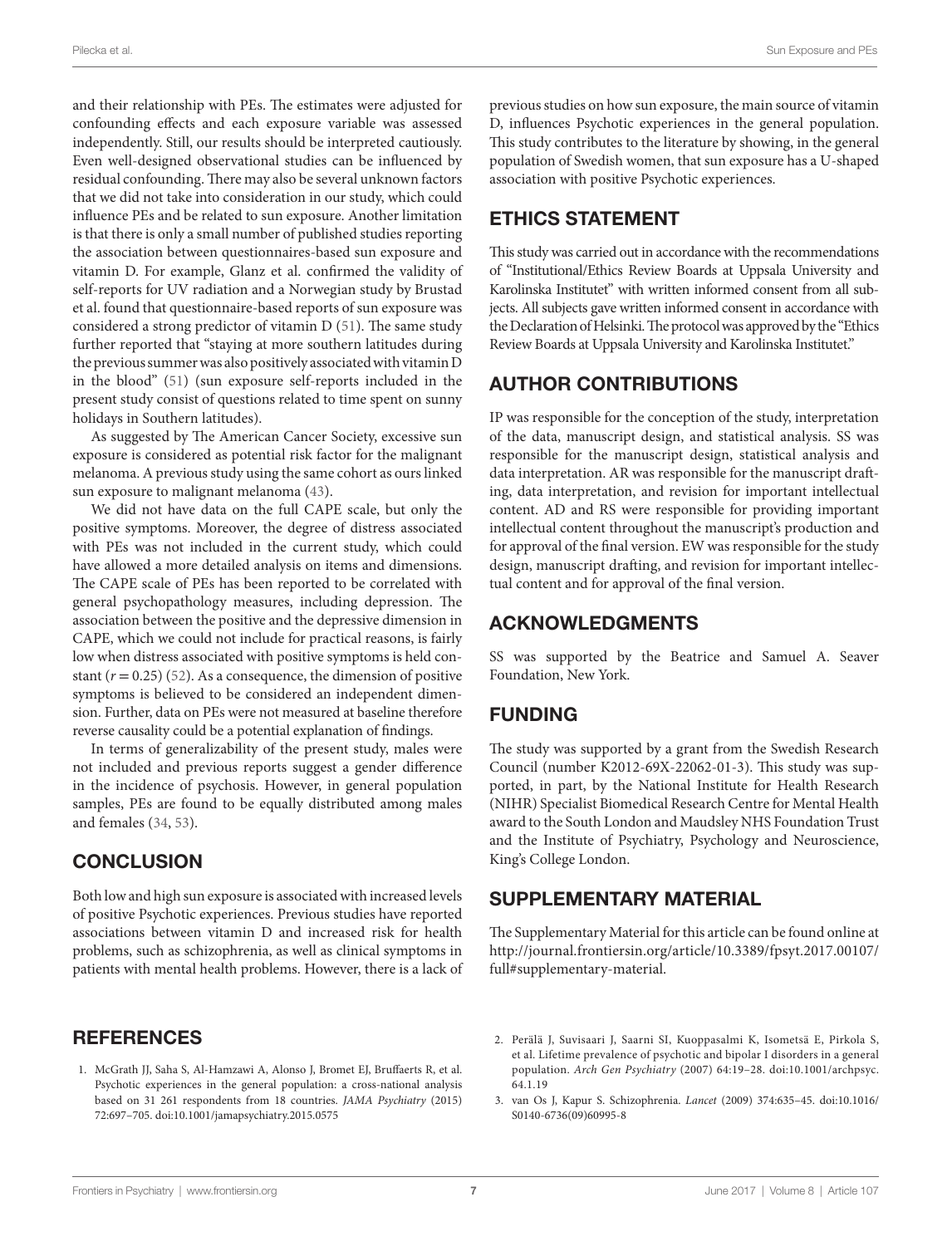- <span id="page-7-0"></span>4. Berridge MJ. Vitamin D cell signalling in health and disease. *Biochem Biophys Res Commun* (2015) 460:53–71. doi[:10.1016/j.bbrc.2015.01.008](https://doi.org/10.1016/j.bbrc.2015.01.008)
- <span id="page-7-1"></span>5. Eyles D, Brown J, Mackay-Sim A, McGrath J, Feron F. Vitamin d3 and brain development. *Neuroscience* (2003) 118:641–53. doi[:10.1016/](https://doi.org/10.1016/S0306-4522(03)00040-X) [S0306-4522\(03\)00040-X](https://doi.org/10.1016/S0306-4522(03)00040-X)
- <span id="page-7-2"></span>6. Holick MF, Chen TC. Vitamin D deficiency: a worldwide problem with health consequences. *Am J Clin Nutr* (2008) 87:1080S–6S.
- <span id="page-7-3"></span>7. Burne THJ, Becker A, Brown J, Eyles DW, Mackay-Sim A, McGrath JJ. Transient prenatal Vitamin D deficiency is associated with hyperlocomotion in adult rats. *Behav Brain Res* (2004) 154:549–55. doi:[10.1016/j.bbr.2004.03.023](https://doi.org/10.1016/j.bbr.2004.03.023)
- <span id="page-7-4"></span>8. Annweiler C, Schott AM, Allali G, Bridenbaugh SA, Kressig RW, Allain P, et al. Association of vitamin D deficiency with cognitive impairment in older women: cross-sectional study. *Neurology* (2010) 74:27–32. doi:[10.1212/WNL.0b013e3181beecd3](https://doi.org/10.1212/WNL.0b013e3181beecd3)
- <span id="page-7-5"></span>9. LeBlanc E, Chou R, Zakher B, Daeges M, Pappas M. *Screening for Vitamin D Deficiency*. (2014). Available from: [http://www.ncbi.nlm.nih.gov/books/](http://www.ncbi.nlm.nih.gov/books/NBK263419/) [NBK263419/](http://www.ncbi.nlm.nih.gov/books/NBK263419/)
- <span id="page-7-6"></span>10. Pludowski P, Holick MF, Pilz S, Wagner CL, Hollis BW, Grant WB, et al. Vitamin D effects on musculoskeletal health, immunity, autoimmunity, cardiovascular disease, cancer, fertility, pregnancy, dementia and mortality-a review of recent evidence. *Autoimmun Rev* (2013) 12:976–89. doi:[10.1016/j.](https://doi.org/10.1016/j.autrev.2013.02.004) [autrev.2013.02.004](https://doi.org/10.1016/j.autrev.2013.02.004)
- <span id="page-7-7"></span>11. Touvier M, Deschasaux M, Montourcy M, Sutton A, Charnaux N, Kesse-Guyot E, et al. Determinants of vitamin D status in Caucasian adults: influence of sun exposure, dietary intake, sociodemographic, lifestyle, anthropometric, and genetic factors. *J Invest Dermatol* (2015) 135:378–88. doi[:10.1038/](https://doi.org/10.1038/jid.2014.400) [jid.2014.400](https://doi.org/10.1038/jid.2014.400)
- <span id="page-7-8"></span>12. Lips P, van Schoor NM, de Jongh RT. Diet, sun, and lifestyle as determinants of vitamin D status. *Ann N Y Acad Sci* (2014) 1317:92–8. doi[:10.1111/nyas.12443](https://doi.org/10.1111/nyas.12443)
- <span id="page-7-9"></span>13. Holick MF. Sunlight and vitamin D for bone health and prevention of autoimmune diseases, cancers, and cardiovascular disease. *Am J Clin Nutr* (2004) 80:1678S–88S.
- <span id="page-7-10"></span>14. Umhau JC, George DT, Heaney RP, Lewis MD, Ursano RJ, Heilig M, et al. Low vitamin D status and suicide: a case-control study of active duty military service members. *PLoS One* (2013) 8:e51543. doi[:10.1371/journal.pone.](https://doi.org/10.1371/journal.pone.
0051543) [0051543](https://doi.org/10.1371/journal.pone.
0051543)
- <span id="page-7-11"></span>15. Sivamani RK, Crane LA, Dellavalle RP. The benefits and risks of ultraviolet tanning and its alternatives: the role of prudent sun exposure. *Dermatol Clin* (2009) 27:149–54, vi. doi[:10.1016/j.det.2008.11.008](https://doi.org/10.1016/j.det.2008.11.008)
- <span id="page-7-12"></span>16. Belvederi Murri M, Respino M, Masotti M, Innamorati M, Mondelli V, Pariante C, et al. Vitamin D and psychosis: mini meta-analysis. *Schizophr Res* (2013) 150:235–9. doi[:10.1016/j.schres.2013.07.017](https://doi.org/10.1016/j.schres.2013.07.017)
- <span id="page-7-13"></span>17. Valipour G, Saneei P, Esmaillzadeh A. Serum vitamin D levels in relation to schizophrenia: a systematic review and meta-analysis of observational studies. *J Clin Endocrinol Metab* (2014) 99:3863–72. doi[:10.1210/jc.2014-1887](https://doi.org/10.1210/jc.2014-1887)
- <span id="page-7-14"></span>18. McGrath JJ, Eyles DW, Pedersen CB, Anderson C, Ko P, Burne TH, et al. Neonatal vitamin D status and risk of schizophrenia: a population-based case-control study. *Arch Gen Psychiatry* (2010) 67:889–94. doi[:10.1001/](https://doi.org/10.1001/archgenpsychiatry.2010.110) [archgenpsychiatry.2010.110](https://doi.org/10.1001/archgenpsychiatry.2010.110)
- <span id="page-7-15"></span>19. McGrath J, Saari K, Hakko H, Jokelainen J, Jones P, Järvelin M-R, et al. Vitamin D supplementation during the first year of life and risk of schizophrenia: a Finnish birth cohort study. *Schizophr Res* (2004) 67:237–45. doi:[10.1016/j.](https://doi.org/10.1016/j.schres.2003.08.005) [schres.2003.08.005](https://doi.org/10.1016/j.schres.2003.08.005)
- <span id="page-7-16"></span>20. Norelli LJ, Coates AD, Kovasznay BM. A comparison of 25-hydroxyvitamin D serum levels in acute and long-stay psychiatric inpatients: a preliminary investigation. *E Spen Eur E J Clin Nutr Metab* (2010) 5:e187–9. doi:[10.1016/j.](https://doi.org/10.1016/j.eclnm.2010.04.003) [eclnm.2010.04.003](https://doi.org/10.1016/j.eclnm.2010.04.003)
- 21. Ryan AS, Astwood JD, Gautier S, Kuratko CN, Nelson EB, Salem N. Effects of long-chain polyunsaturated fatty acid supplementation on neurodevelopment in childhood: a review of human studies. *Prostaglandins Leukot Essent Fatty Acids* (2010) 82:305–14. doi:[10.1016/j.plefa.2010.02.007](https://doi.org/10.1016/j.plefa.2010.02.007)
- <span id="page-7-17"></span>22. Schneider B, Weber B, Frensch A, Stein J, Fritze J. Vitamin D in schizophrenia, major depression and alcoholism. *J Neural Transm* (2000) 107:839–42. doi:[10.1007/s007020070063](https://doi.org/10.1007/s007020070063)
- <span id="page-7-18"></span>23. Kendell R. Exposure to sunlight, vitamin D and schizophrenia. *Schizophr Res* (2002) 54:193–8. doi:[10.1016/S0920-9964\(01\)00264-X](https://doi.org/10.1016/S0920-9964(01)00264-X)
- <span id="page-7-19"></span>24. van Os J, Linscott RJ, Myin-Germeys I, Delespaul P, Krabbendam L. A systematic review and meta-analysis of the psychosis continuum: evidence for

<span id="page-7-20"></span>a psychosis proneness-persistence-impairment model of psychotic disorder. *Psychol Med* (2009) 39:179–95. doi[:10.1017/S0033291708003814](https://doi.org/10.1017/S0033291708003814)

- 25. Simons CJP, Jacobs N, Jolles J, van Os J, Krabbendam L. Subclinical psychotic experiences and cognitive functioning as a bivariate phenotype for genetic studies in the general population. *Schizophr Res* (2007) 92:24–31. doi:[10.1016/j.](https://doi.org/10.1016/j.schres.2007.01.008) [schres.2007.01.008](https://doi.org/10.1016/j.schres.2007.01.008)
- <span id="page-7-21"></span>26. DeRosse P, Karlsgodt KH. Examining the psychosis continuum. *Curr Behav Neurosci Rep* (2015) 2:80–9. doi[:10.1007/s40473-015-0040-7](https://doi.org/10.1007/s40473-015-0040-7)
- 27. Mittal VA, Orr JM, Turner JA, Pelletier AL, Dean DJ, Lunsford-Avery J, et al. Striatal abnormalities and spontaneous dyskinesias in non-clinical psychosis. *Schizophr Res* (2013) 151:141–7. doi[:10.1016/j.schres.2013.10.003](https://doi.org/10.1016/j.schres.2013.10.003)
- <span id="page-7-22"></span>28. Jacobson S, Kelleher I, Harley M, Murtagh A, Clarke M, Blanchard M, et al. Structural and functional brain correlates of subclinical psychotic symptoms in 11–13 year old schoolchildren. *Neuroimage* (2010) 49:1875–85. doi:[10.1016/j.](https://doi.org/10.1016/j.
neuroimage.2009.09.015) [neuroimage.2009.09.015](https://doi.org/10.1016/j.
neuroimage.2009.09.015)
- <span id="page-7-23"></span>29. Rössler W, Hengartner MP, Ajdacic-Gross V, Haker H, Gamma A, Angst J. Subclinical psychosis symptoms in young adults are risk factors for subsequent common mental disorders. *Schizophr Res* (2011) 131:18–23. doi:[10.1016/j.](https://doi.org/10.1016/j.
schres.2011.06.019) [schres.2011.06.019](https://doi.org/10.1016/j.
schres.2011.06.019)
- 30. Olfson M, Lewis-Fernández R, Weissman MM, Feder A, Gameroff MJ, Pilowsky D, et al. Psychotic symptoms in an urban general medicine practice. *Am J Psychiatry* (2002) 159:1412–9. doi[:10.1176/appi.ajp.159.8.1412](https://doi.org/10.1176/appi.ajp.159.8.1412)
- 31. Saha S, Chant D, Welham J, McGrath J. A systematic review of the prevalence of schizophrenia. *PLoS Med* (2005) 2:e141. doi:[10.1371/journal.pmed.0020141](https://doi.org/10.1371/journal.pmed.0020141)
- <span id="page-7-24"></span>32. Saha S, Scott JG, Johnston AK, Slade TN, Varghese D, Carter GL, et al. The association between delusional-like experiences and suicidal thoughts and behaviour. *Schizophr Res* (2011) 132:197–202. doi[:10.1016/j.schres.2011.07.012](https://doi.org/10.1016/j.schres.2011.07.012)
- <span id="page-7-25"></span>33. Roswall N, Sandin S, Adami H-O, Weiderpass E. Cohort profile: the Swedish women's lifestyle and health cohort. *Int J Epidemiol* (2015):dyv089. doi:[10.1093/ije/dyv089](https://doi.org/10.1093/ije/dyv089)
- <span id="page-7-26"></span>34. Peters ER, Joseph SA, Garety PA. Measurement of delusional ideation in the normal population: introducing the PDI (Peters et al. Delusions Inventory). *Schizophr Bull* (1999) 25:553–76. doi:[10.1093/oxfordjournals.schbul.](https://doi.org/10.1093/oxfordjournals.schbul.
a033401) [a033401](https://doi.org/10.1093/oxfordjournals.schbul.
a033401)
- <span id="page-7-27"></span>35. Brenner K, Schmitz N, Pawliuk N, Fathalli F, Joober R, Ciampi A, et al. Validation of the English and French versions of the community assessment of psychic experiences (CAPE) with a Montreal community sample. *Schizophr Res* (2007) 95:86–95. doi[:10.1016/j.schres.2007.06.017](https://doi.org/10.1016/j.schres.2007.06.017)
- <span id="page-7-28"></span>36. Fonseca-Pedrero E, Paino M, Lemos-Giráldez S, Muñiz J. Validation of the community assessment psychic experiences-42 (CAPE-42) in Spanish college students and patients with psychosis. *Actas Esp Psiquiatr* (2012) 40:169–76.
- <span id="page-7-29"></span>37. Capra C, Kavanagh DJ, Hides L, Scott J. Brief screening for psychosis-like experiences. *Schizophr Res* (2013) 149:104–7. doi[:10.1016/j.schres.2013.05.020](https://doi.org/10.1016/j.schres.2013.05.020)
- <span id="page-7-30"></span>38. Konings M, Bak M, Hanssen M, van Os J, Krabbendam L. Validity and reliability of the CAPE: a self-report instrument for the measurement of psychotic experiences in the general population. *Acta Psychiatr Scand* (2006) 114:55–61. doi:[10.1111/j.1600-0447.2005.00741.x](https://doi.org/10.1111/j.1600-0447.2005.00741.x)
- <span id="page-7-31"></span>39. Therman S, Suvisaari J, Hultman CM. Dimensions of psychotic experiences among women in the general population. *Int J Methods Psychiatr Res* (2014) 23:62–8. doi:[10.1002/mpr.1427](https://doi.org/10.1002/mpr.1427)
- <span id="page-7-32"></span>40. Mark W, Toulopoulou T. Psychometric properties of "community assessment of psychic experiences": review and meta-analyses. *Schizophr Bull* (2016) 42:34–44. doi[:10.1093/schbul/sbv088](https://doi.org/10.1093/schbul/sbv088)
- <span id="page-7-33"></span>41. Cronbach LJ. Coefficient alpha and the internal structure of tests. *Psychometrika* (1951) 16:297–334. doi:[10.1007/BF02310555](https://doi.org/10.1007/BF02310555)
- <span id="page-7-34"></span>42. Yang L, Lof M, Veierød MB, Sandin S, Adami H-O, Weiderpass E. Ultraviolet exposure and mortality among women in Sweden. *Cancer Epidemiol Biomarkers Prev* (2011) 20:683–90. doi[:10.1158/1055-9965.EPI-10-0982](https://doi.org/10.1158/1055-9965.EPI-10-0982)
- <span id="page-7-35"></span>43. Yang L, Veierød MB, Löf M, Sandin S, Adami H-O, Weiderpass E. Prospective study of UV exposure and cancer incidence among Swedish women. *Cancer Epidemiol Biomarkers Prev* (2011) 20:1358–67. doi:[10.1158/1055-9965.](https://doi.org/10.1158/1055-9965.EPI-11-0071) [EPI-11-0071](https://doi.org/10.1158/1055-9965.EPI-11-0071)
- <span id="page-7-36"></span>44. Measuring Socioeconomic Status. (2017). Available from: [http://www.](http://www.esourceresearch.org/Portals/0/Uploads/Documents/Public/Oakes_FullChapter.pdf) [esourceresearch.org/Portals/0/Uploads/Documents/Public/Oakes\\_](http://www.esourceresearch.org/Portals/0/Uploads/Documents/Public/Oakes_FullChapter.pdf) [FullChapter.pdf](http://www.esourceresearch.org/Portals/0/Uploads/Documents/Public/Oakes_FullChapter.pdf)
- <span id="page-7-37"></span>45. Cade BS, Noon BR. A gentle introduction to quantile regression for ecologists. *Front Ecol Environ* (2003) 1:412–20. doi[:10.1890/1540-9295\(2003\)001](https://doi.org/10.1890/1540-9295(2003)001
[0412:AGITQR]2.0.CO;2) [\[0412:AGITQR\]2.0.CO;2](https://doi.org/10.1890/1540-9295(2003)001
[0412:AGITQR]2.0.CO;2)